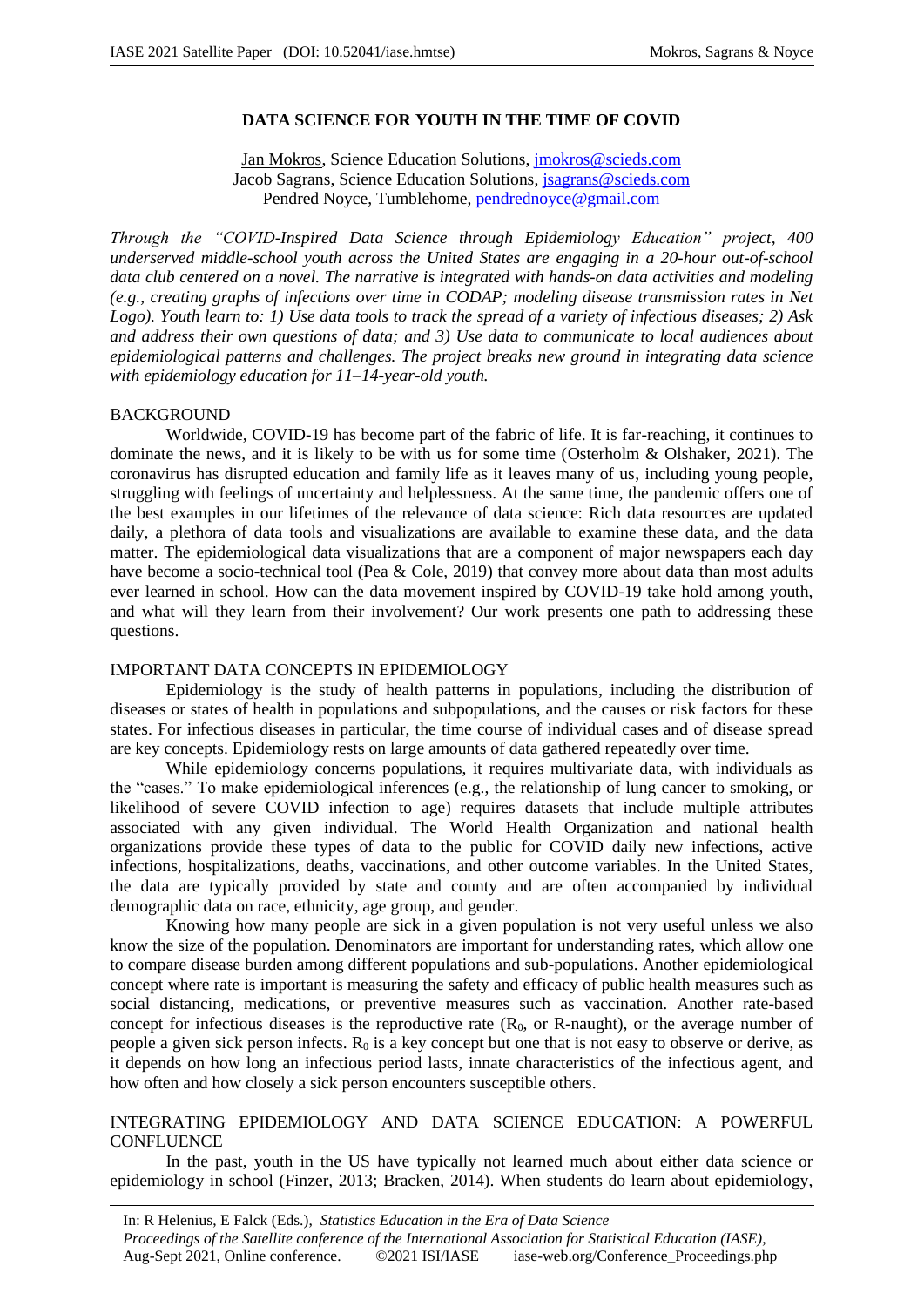there can be a mismatch between the real tasks of epidemiology and the way that students learn about the field (see, for example, the US Centers for Disease Control and Prevention's epidemiology curricula, which involve mostly small datasets, not real-world, big/"messy" data—CDC, 2021). In our view, when teaching about epidemiology, data science should be at the forefront given the centrality of data to the field, as discussed above. Data science has two defining characteristics (Erickson, 2021): 1) The work often begins with a feeling of being *awash in the data*; and 2) One makes *data moves* to manipulate and tame actual datasets. Erickson asserts that the first task in examining any new dataset is to "explore techniques for finding the patterns and stories in the ocean of data." This can be done by using tools like CODAP (Common Online Data Analysis Platform), a free web-based data tool developed by the Concord Consortium that serves as a platform for educators and a powerful application in the hands of young people.

The availability of public datasets, combined with the evolution of easy-to-use web-based data tools, means that even young students can study infectious disease data in a manner that simulates the work of epidemiologists. In our project, middle school youth explore time-series data about COVID infections and vaccinations, examine relationships between COVID infections and demographic variables, and make comparisons between COVID infections in various countries and US states. CODAP can provide tables listing cases (rows) and attributes (columns); users decide on attributes of interest and drag and drop them onto graphs. For example, as seen in graph below where a student decided to compare China and Italy early on in the pandemic (Figure 1), date can be dragged onto the X-axis and daily new COVID infections can be dragged onto the Y-axis in order to examine how total infections change over time. A third attribute, in this case "country," is shown with different colors.



Figure 1. CODAP graph showing total COVID infections in China and Italy, January to March 2020

Our work enables youth to engage with data and mathematics at an appropriate developmental level while they are simultaneously *performing epidemiological work.* The concepts we are helping youth develop include the following:

- 1) Examining time-series data to determine inflection points, which we describe as places where the graph suddenly turns up or down.
- 2) Understanding the idea of rate and its importance in epidemiology in order to make fair comparisons across groups of unequal size, such as different US counties or states.
- 3) Comparing the shape of two or more time-series graphs of infection rates.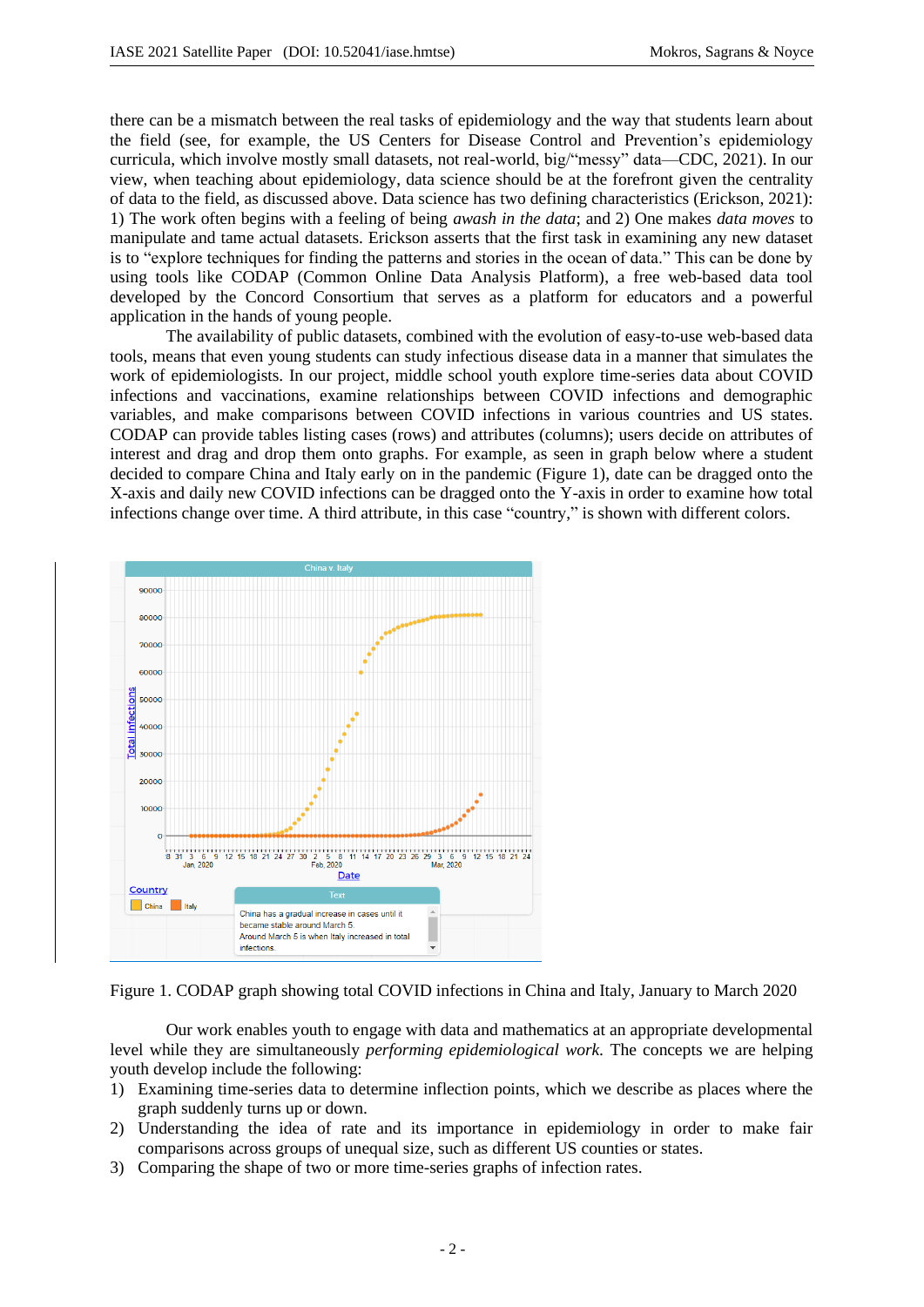- 4) Looking at relationships between disease outcome variables, such as the relationship between daily infections and cumulative infections.
- 5) Exploring patterns in relationships between demographic variables and geography and disease outcome variables.
- 6) Using continually updated data to describe trends and make predictions.
- 7) Learning about signal vs. noise, primarily through repeated study of time-series graphs that are noisy.
- 8) Using disease spread computer simulations in conjunction with graphs of infections to understand the ways in which infections are related to  $R_0$  (see the example below taken from one of our CODAP/NetLogo disease spread simulation activities).
- 9) Learning about the probabilistic nature of modeling disease spread by running repeated simulations with the same starting conditions and noting a range of possible results (see the example below in Figure 2 for three different curves generated by the same parameters).



Figure 2. Example of variability in results after multiple runs of a CODAP/NetLogo simulation of disease spread

# DATA DETECTIVES CLUBS: A MODEL FOR STUDYING THE CONVERGENCE OF DATA SCIENCE AND EPIDEMIOLOGY

The "Data Detectives Clubs" program is an ambitious 20-hour out-of-school experience that integrates work with epidemiological data into a book club format in afterschool and summer camp programs. The unifying feature of each club is the adventure book *The Case of the COVID Crisis* (Noyce, 2021). The book follows the time travels of two young people as they investigate past outbreaks of measles, smallpox, the 1918 flu, Nipah, and Ebola. The protagonists also travel to different places in current times to learn about COVID-19. Each club session focuses on one chapter, which typically features a major data activity using CODAP (such as those depicted above) and an activity that involves social and emotional learning (SEL). We have also incorporated brief virtual visits from epidemiologists and others who work on infectious diseases, which provide youth with a chance to see actual scientists and interact with them. Initially, each club culminated with youth designing and presenting data-based Public Service Announcements (PSAs) to a community audience of their choosing. However, we quickly learned that youth considered any numbers to be "data" and often came up with artistic renderings of such messages as "Stay six feet apart." Therefore, we have revised the final project to be a "mission" in which youth examine trends in data for a specific US state to make recommendations to the state's school board about policies for school re-opening, masking policies, etc.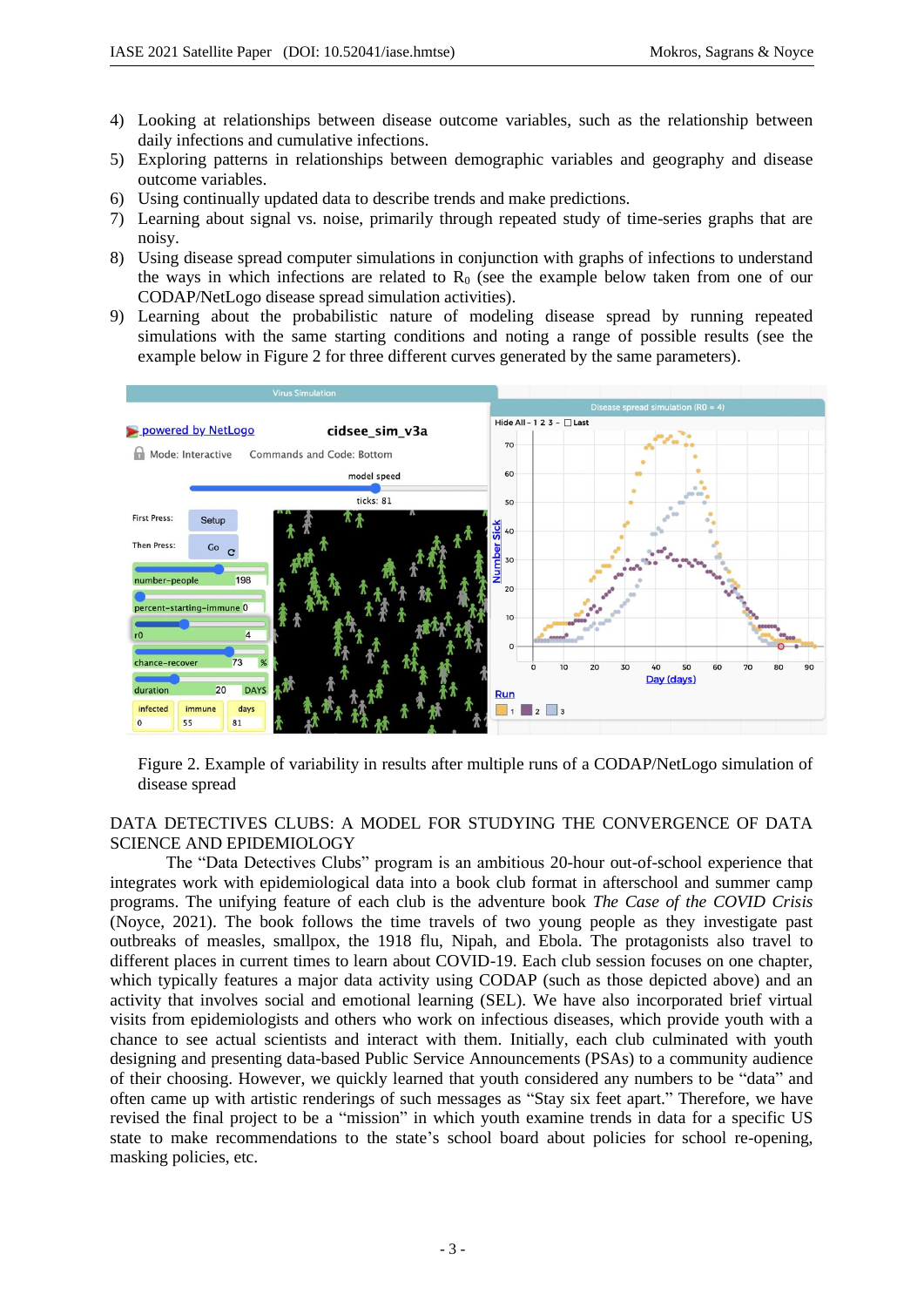After pilot clubs were run virtually and in person, clubs were implemented on a larger scale with approximately 250 eleven-to-fourteen year-old youth during the summer of 2021. Clubs have been popular, and another 200 youth have joined for the fall of 2021. Imagine Science, which coordinates intensive STEM programming to underserved youth through major afterschool and summer programs in the US (Girls, Inc., Boys and Girls Clubs, 4-H, and the Y), is leading this work. It is notable that the Imagine Science partners already have a strong emphasis on STEM, and that they focus on underserved youth. Approximately 86% of the youth in the Imagine Science network are from low-income families, 93% are from racial minority groups, 49% are previously unserved youth, and 62% are girls. To prepare program leaders to implement the Data Detectives Clubs, project staff have designed and implemented a six-hour professional development program that introduces leaders to the epidemiology, data concepts, CODAP, youth activities, and career connections. We are paying particular attention to helping leaders learn to use CODAP because most of them have little or no experience with data science.

#### PRELIMINARY EVALUATION FINDINGS

We first administered surveys to youth after two pilot rounds of the clubs in 2020. This was a relatively small sample ( $n = 23$ ), and evaluation questions focused on youth interest and engagement. The data show: 74% of youth became more interested in COVID-19 as a result of their experience; 48% became less anxious about the pandemic (while none became more anxious); and 65% became more confident in their ability to use and interpret graphs. Moreover, their interest in STEM careers grew, with 39% becoming more interested in immunology, 39% in data science, 30% in teaching about disease data, 30% in epidemiology, 22% in virology, and 17% in health policy.

Of the 122 youth who filled out surveys after participating in Data Detectives Clubs in the summer of 2021, 72% reported positive change in STEM engagement due to the program (versus 62% in a national comparison group of grade 4–8 students involved in informal STEM programs) and 53% reported an increase in STEM identity (versus 42% in the national comparison group). 40% of survey respondents reported increased ease in understanding charts and graphs.

Our observational notes show that youth quickly grasped the basic concept of rate when it was placed in the context of fair comparisons. Another observation focused on the use of "Mystery Graphs" showing total and daily COVID infections in various unnamed countries. Youth discovered how to match graphs of daily rates to those of cumulative case numbers as well as how use slope and interpret the shape of the graph to figure out the matching country. They also learned the value of having both actual numbers of infections as well as rates of infections to examine racial disparities in different states and to make comparisons about the COVID-mitigation measures being employed by various countries.

On surveys youth indicated that they appreciated having the opportunity to learn more about a pandemic that is affecting them deeply. This is significant, as some feedback we received in the spring of 2020 was that our project would not be relevant to youth either because the pandemic would soon pass or it would not affect youth personally since they are at less risk of getting seriously ill. We plan to continue keeping the clubs relevant to youth by helping them to better understand the science and data behind what they have already experienced, to appreciate the continued challenges of equitable global COVID-19 vaccine distribution and vaccine hesitancy as well as emerging variants, and to consider lessons learned for future epidemics.

#### RESEARCH QUESTIONS

In the current large-scale implementation of the project, our research specifically addresses questions about youth's ability to use epidemiological data. Questions include the following:

*How do youth use datasets and data tools to study the spread and containment of infectious diseases? How do they ask questions of data, examine patterns, use models, and make predictions?* To address these questions, we are collecting artifacts from youth at each site, including graphs, maps, and models made in CODAP and screen-captured and text boxes generated by youth that explain the graphs, models, or maps they generate. In addition to gathering these artifacts, we are asking program leaders to complete periodic brief diaries with prompts that relate to these research questions, such as: When using the CODAP simulations showing spread of infectious diseases, what did youth notice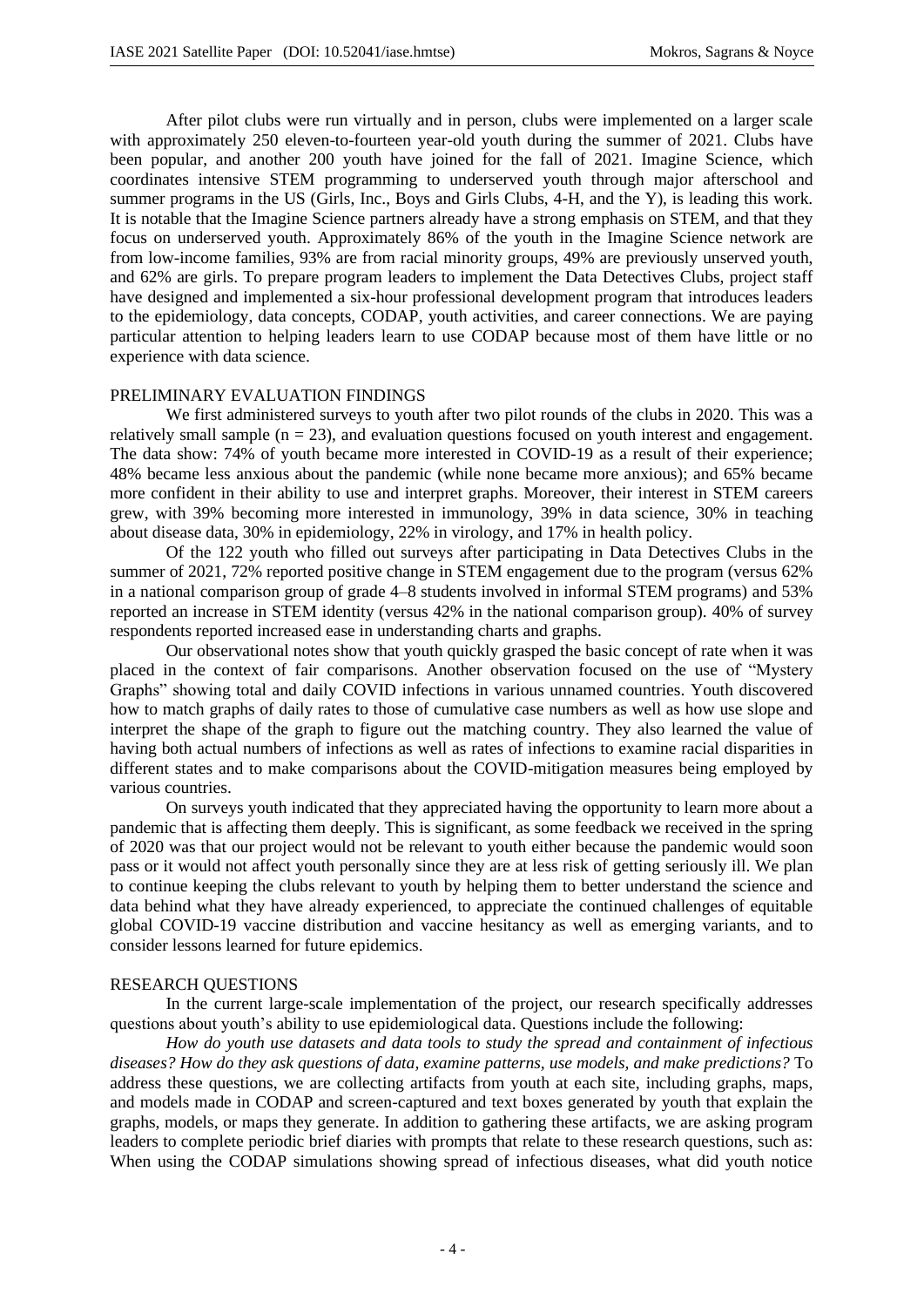about different  $R_0s$ ? What did youth notice about variation between the different times they ran the models with the same  $R_0$ ?

*Through their activities, do youth develop an appreciation for and interest in epidemiological datasets and how to use them to communicate with others?* To address this question, we are collecting youths' final presentations linking data to recommendations for school re-opening and masking policies. We will examine the extent to which youth: 1) Choose and compare data in forming their recommendations as opposed to relying on hunches or beliefs; 2) Make sound links between data and recommendations; and 3) Explain and demonstrate data effectively in crafting a persuasive message to a school board audience. Analysis of the presentations will focus on uncovering the strength of the connections youth make between data, message, and perceived audience needs in their own or other communities. In addition, we are addressing our research questions through focus groups with program leaders and youth.

# **CONCLUSION**

Rapid response and fluidity are particularly important when studying data from the COVID-19 pandemic. These data unfold in real time, which makes it essential for us as developers to be nimble in providing curated, up-to-date datasets on COVID. The data on youth vaccinations, for example, is just beginning to be posted at the time of this writing, and we anticipate that youth will show great interest in the rate of vaccinations for their own age groups. "Just in time" learning is a hallmark of our data science education project. New outbreaks (of COVID as well as other diseases) present opportunities for data exploration, but we do not know in advance what data will be available. This also means that the club's data activities will change over time.

We have chosen out-of-school settings to introduce data science and epidemiology as arenas where youth can get their feet wet now and then plunge deeper as they move through their educational pathways and careers. Because data science plays such a pivotal role in epidemiology, the pandemic provides an ideal opportunity for learning how to use datasets and data tools.

### ACKNOWLEDGEMENTS

The COVID-Inspired Data Science Education through Epidemiology project is funded by a grant from the US National Science Foundation (NSF), grant number DRL-2048463. We would also like to acknowledge the contributions of the following project partners: The Concord Consortium, Imagine Science, the Jackson Laboratory (JAX), Partnerships in Education and Resilience (PEAR), Strategic Learning Partners for Innovation (SLP4i), Science Education Solutions (SCIEDS), and Tumblehome.

# **REFERENCES**

- Bracken, M. B. (2014). Epidemiology as a liberal art: From graduate school to middle school, an unfulfilled agenda. *Annals of Epidemiology, 24*, 171–173. https://doi.org/10.1016/j.annepidem.2013.11.010
- Centers for Disease Control and Prevention (CDC). (2021). CDC Science Ambassador educational activities. https://www.cdc.gov/careerpaths/scienceambassador/educational/index.html
- Concord Consortium. (2021). Common Online Data Analysis Platform (CODAP). https://codap.concord.org/
- Erickson, T. (2021). *Awash in data*. https://codap.xyz/awash/
- Finzer, W. (2013). The data science education dilemma. *Technology Innovations in Statistics Education*, *7*(2). https://escholarship.org/uc/item/7gv0q9dc
- Merrill, R. M. (2010). *Introduction to epidemiology (5th ed.). Jones and Bartlett.*
- Neill, C. (2020). The rise of the armchair epidemiologist. HSC Public Health Agency. https://www.publichealth.hscni.net/node/5240<br>P. (2020). The case of the
- Noyce, P. (2020). *The case of the COVID crisis*. Tumblehome Books. https://tumblehomebooks.org/book/the-case-of-the-covid-crisis/
- Osterholm, M. T., & Olshaker, M. (2021). The pandemic that won't end: COVID-19 variants and the peril of vaccine inequity. *Foreign Affairs*. https://www.foreignaffairs.com/articles/world/2021-03-08/pandemic-wont-end